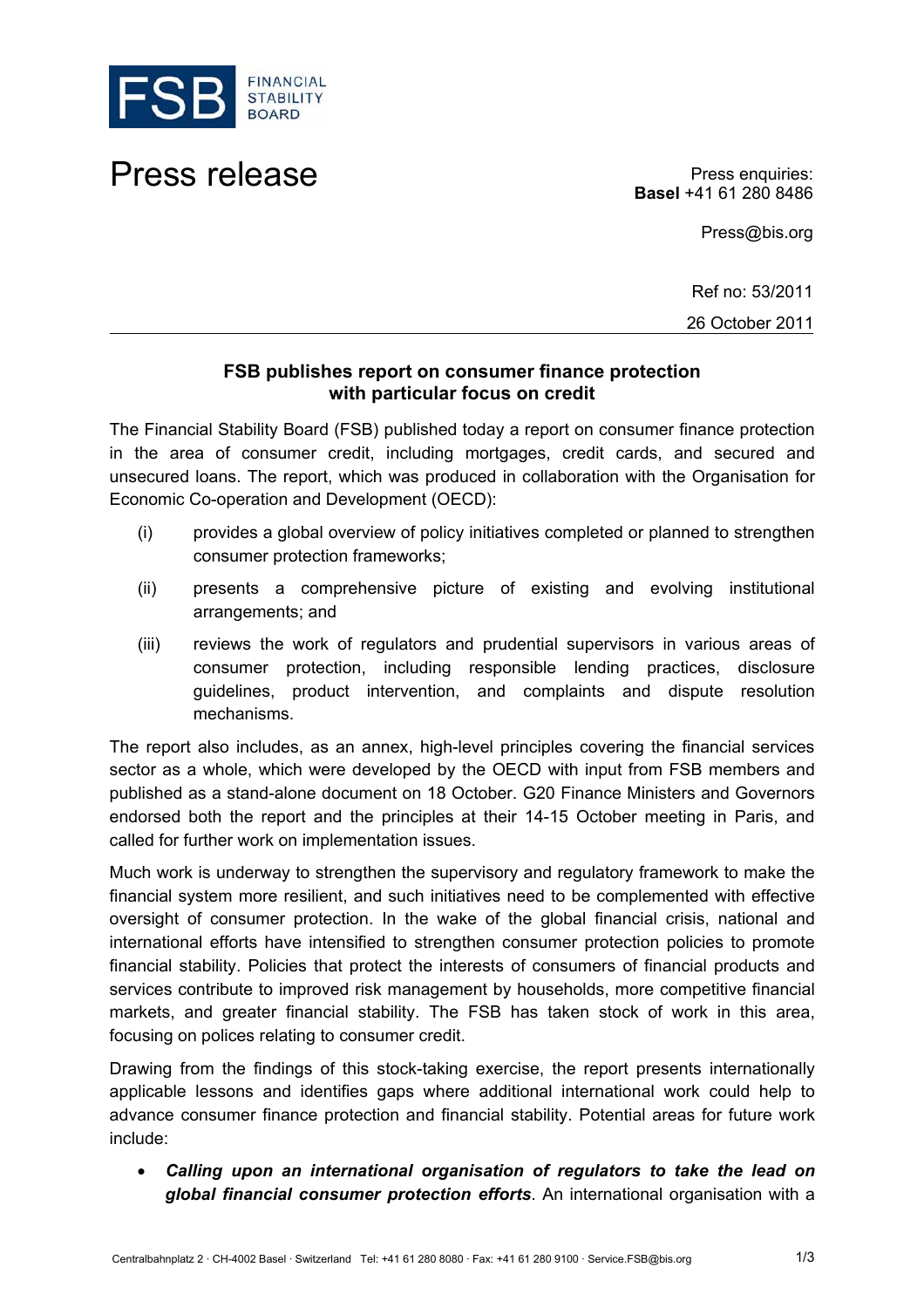clear mandate and adequate capacity could help maintain the international momentum on consumer protection; strengthen the connection with domestic developments; facilitate engagement with consumer advocacy groups and other stakeholders; and steer the work in a productive direction.

- *Launching work on institutional arrangements and, if appropriate, develop best practices to guide institutional reform*. The institutional arrangements to protect consumers could be studied so as to ensure that clear mandates are established; accountability is clearly defined; and consumer protection authorities have the authority, capabilities, tools and resources to effectively and efficiently regulate and supervise the consumer finance market.
- *Strengthening supervisory tools by identifying gaps and weaknesses*. Consumer protection authorities use a broad range of regulatory and supervisory tools, which generally include promoting responsible lending practices and providing disclosure guidelines. More work could be done to ensure consumer protection authorities are equipped with the necessary supervisory tools while at the same time ensuring that sufficient information is being provided to consumers.

## **Notes to editors**

l

The FSB has been established to coordinate at the international level the work of national financial authorities and international standard setting bodies and to develop and promote the implementation of effective regulatory, supervisory and other financial sector policies in the interest of financial stability. It brings together national authorities responsible for financial stability in 24 countries and jurisdictions, international financial institutions, sector-specific international groupings of regulators and supervisors, and committees of central bank experts.

At the **[Seoul Summit in November 2010](http://www.g20.org/Documents2010/11/seoulsummit_declaration.pdf)**, <sup>[1](#page-1-0)</sup> the G20 Leaders asked the FSB to work in collaboration with the OECD and other international organisations to explore and report back by the November 2011 Summit, options to advance consumer finance protection. At the request of the French Presidency, [G20 Finance Ministers and Central Bank Governors](http://www.g20.org/Documents2011/02/COMMUNIQUE-G20_MGM _18-19_February_2011.pdf)<sup>[2](#page-1-1)</sup> subsequently complemented this call by asking the OECD, the FSB and other relevant international organizations to develop common principles on consumer protection in the field of financial services by October 2011. The FSB has led the preparation of this report and the OECD led the development of the principles.

Financial education, financial literacy and financial inclusion are keys to protecting consumers; however, these areas are not covered within the FSB report given that the other international work already underway on these subjects, particularly by the G20 Global Partnership for Financial Inclusion, the developing and emerging market Alliance for Financial Inclusion, the World Bank, the International Network on Financial Education and the OECD.

The FSB report largely draws on responses to a questionnaire sent to FSB member authorities in May 2011. In addition, the Secretariat met with consumer groups to better

<span id="page-1-0"></span><sup>1</sup> http://www.q20.org/Documents2010/11/seoulsummit\_declaration.pdf.

<span id="page-1-1"></span><sup>2</sup> http://www.g20.org/Documents2011/02/COMMUNIQUE-G20\_MGM%20\_18-19\_February\_2011.pdf.